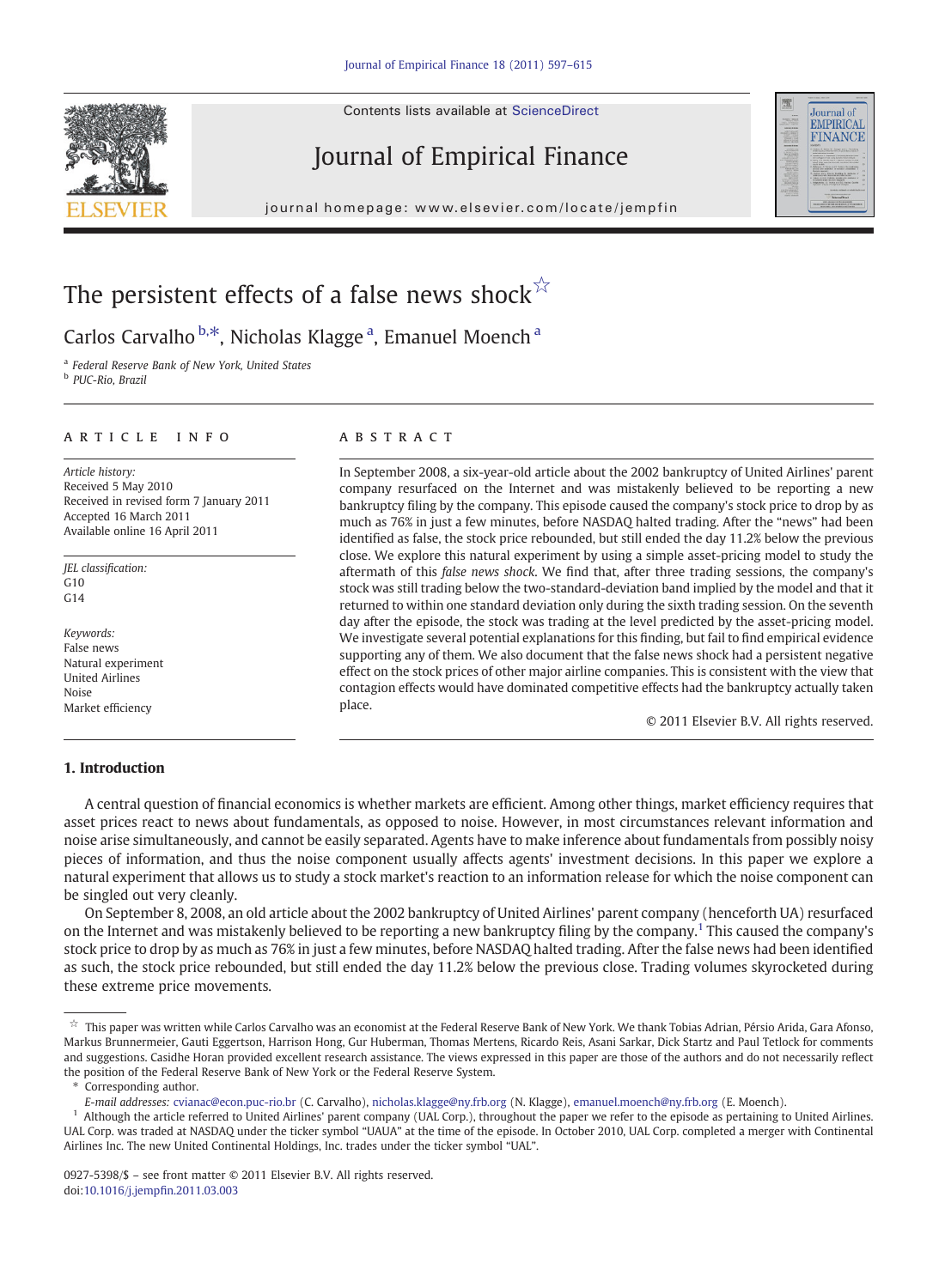The episode can be thought of as comprising two pieces of information: the "news" that UA had filed for bankruptcy protection again, and the subsequent statements by UA and the media companies involved in the article's release clarifying that it pertained to the 2002 bankruptcy filing. The clarification statements were widely circulated shortly after the large price drop, and were publicly available when trading resumed. Moreover, the false news appears to have made its way to the main sources of financial information by sheer accident. This justifies our assumption that the episode provides a natural experiment to study the effects of what we refer to as a false news shock: two pieces of information that cancel each other. Given this shock, we are left with the task of trying to make sense of the 11.2% drop of UA's stock price on that day and its slow recovery on subsequent days.

In order to study the impact of the false news shock on UA's stock price, we need a so-called "counterfactual": the path that the stock price would likely have followed in the absence of the false news. In [Section 3](#page--1-0) we construct such a counterfactual path using a simple factor pricing model for UA's stock return. In particular, we postulate that the excess return on UA stock depends linearly on the excess returns of three factors: the "market" (as proxied by the S&P 500), the "airline industry" (as proxied by Bloomberg's World Airline Index), and crude oil. We estimate the asset-pricing model using data until the day before the false news impacted the market. The model captures the dynamics of UA excess returns quite well, explaining about 40% of its variation at both daily and intraday frequencies. We use our model to construct point estimates and standard-error bands for UA's stock price given the evolution of the three pricing factors on the day of the false news event, and over subsequent trading sessions.

We find that after three trading sessions UA shares were still trading below the two-standard-deviation band implied by the model, and only returned to within one standard deviation of the model-implied price on the sixth trading session after the event. On the seventh day after the episode — and for quite a few days thereafter — the shares traded essentially at the level predicted by the asset-pricing model. These findings are robust to different specifications of the factor model.

Throughout our analysis we maintain the assumption that the two pieces of information that comprise the false news shock exactly cancel each other, in the sense that after the clarification statements investors fully understood that the article was six years old, and that UA had not filed for bankruptcy protection again. However, it is possible that the false news shock had indirect asset-pricing effects not captured by our factor model  $-$  e.g., by affecting the liquidity of UA shares or investors' views about the quality of information about UA's fundamentals. We explore these possibilities in [Section 5](#page--1-0). However, we fail to find empirical evidence that is supportive of the theory-based explanations that we entertain. In that section we also investigate a more idiosyncratic potential explanation, motivated by the special circumstances in which the episode took place — namely, in the week before the bankruptcy of Lehman Brothers. Specifically, we consider the possibility that UA's financial conditions around that time made it particularly susceptible to changes in market perceptions about the health of the U.S. financial sector, due to high borrowing needs in a context of tightening borrowing constraints and lending standards. We augment the asset-pricing model with a factor that captures the market's assessment of U.S. banks' health, and repeat our counterfactual analysis.<sup>2</sup> While the financial factor comes out as extremely statistically significant, it does not affect any of our conclusions, as the changes in the estimated counterfactual and error bands are negligible.

In [Section 6](#page--1-0) we analyze the evolution of the stock prices of other major U.S. airlines during the episode (American Airlines, Continental Airlines, Delta Airlines and U.S. Airways). We find a very similar, although attenuated, pattern. On September 8, 2008, their share prices experienced maximum drops in the range of  $-25.6\%$  to  $-31.8\%$  and ended the day between  $-2.5\%$  to  $-5.3\%$ relative to the previous closing price. The timing of the sharp price moves coincides with UA's. Employing the same type of factor pricing model as for UA, we construct a counterfactual path for the stock price of each of these four companies and find that the effects of the false news shock originated from the article on UA were also persistent. Finally, we document that intraday trading volumes for all five stocks spiked up considerably during the sharp price movements. We discuss our findings in the context of the literature on the "contagion and competitive effects of bankruptcy" (e.g. [Lang and Stulz, 1992\)](#page--1-0).

Our paper adds to the available evidence on systematic deviations from informationally frictionless and efficient markets. [Huberman and Regev \(2001\)](#page--1-0) document that a front-page New York Times article about an old scientific discovery had a huge impact on the stock price of the company responsible for it (EntreMed), even though the scientific findings had been published in Nature and covered by a not-so-prominent New York Times article more than five months before. The prominent article also had spillover effects on the stock prices of other biotechnology companies. The authors conclude that "enthusiastic public attention" may induce important movements in stock prices in response to old news that may have been overlooked by a large fraction of market participants.

Like [Huberman and Regev \(2001\)](#page--1-0), our paper provides very clean evidence on the importance of media vehicles in transmitting information to market participants and affecting how they perceive the world. While it is usually taken for granted that people receive and act on information transmitted by various media outlets, most models have no role for them — information is simply "received" (or inferred) by agents without any reference to concrete communication channels. There is, however, a growing body of literature that aims at estimating the asset-pricing impact of news identified through application of linguistic tools to newspaper articles. [Tetlock \(2007\)](#page--1-0) constructs a media-based measure of "sentiment" towards stock markets from a linguistic analysis of the Wall Street Journal's "Abreast of the Market" column. He finds that high negative sentiment predicts lower returns for the Dow-Jones index over the next few days followed by a reversion, and that unusually high or low pessimism predicts high trading volume. [Sinha \(2009\)](#page--1-0) uses a sentiment score from Thomson-Reuters to measure the tone of news articles and constructs portfolios based on past sentiment. He finds that a portfolio long in positive- and short in negative-sentiment firms is positively correlated with a long-short momentum portfolio and generates positive returns. [Tetlock et al. \(2008\)](#page--1-0) use the fraction of negative

<sup>&</sup>lt;sup>2</sup> We thank an anonymous referee for suggesting this potential explanation to us.